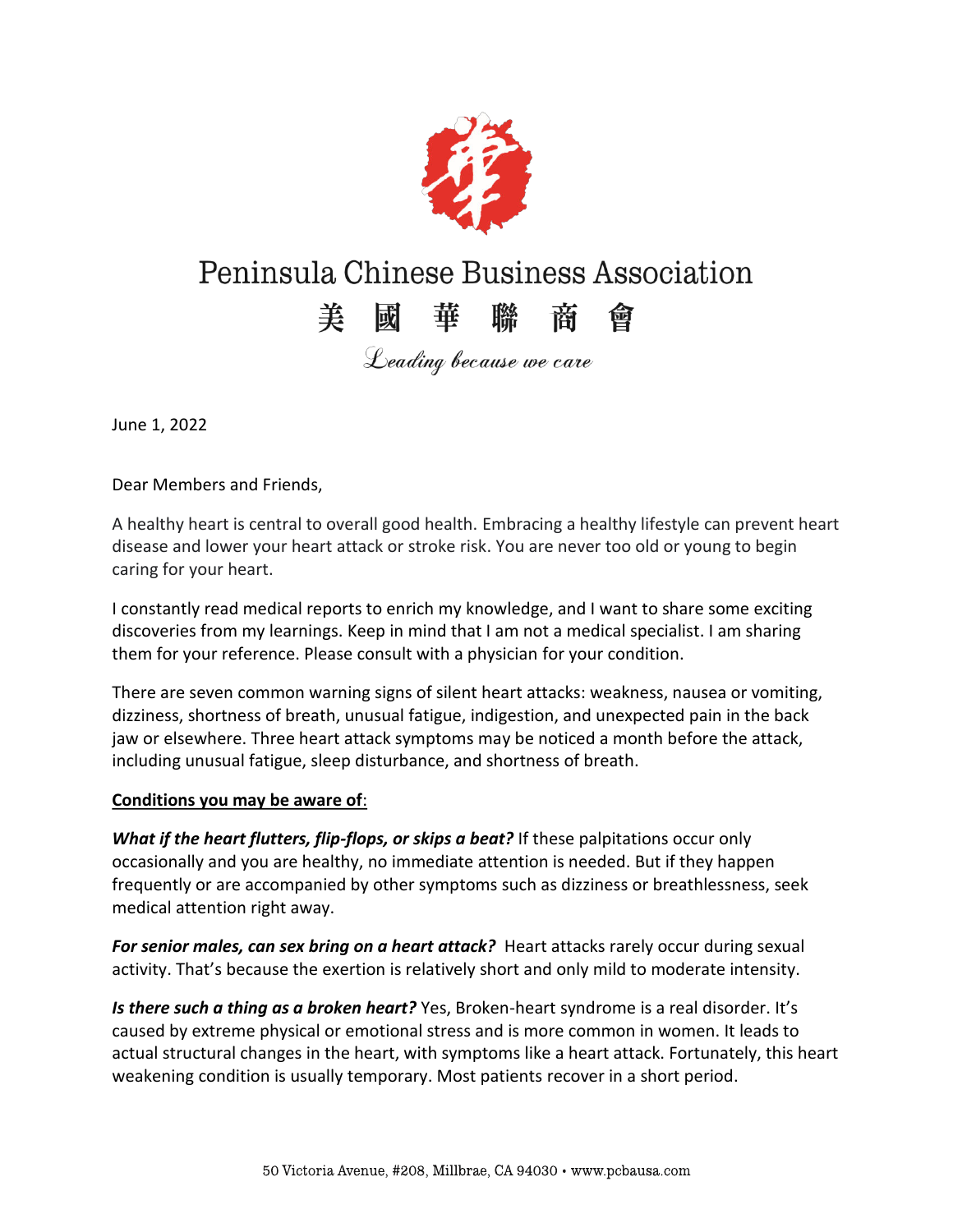*Why should you ask your doctor to check blood pressure in both arms?* A difference of 10 points or more between arms could mean artery-clogging plaque in the vessel supplying blood to the component with lower blood pressure. A significant difference between sides could suggest peripheral artery disease, which increases the risk of stroke and heart attack.

*Can control blood pressure help memory?* Studies have shown that adequate blood pressure control might be beneficial for preserving brain function.

### **Potential drug and supplement concerns:**

*Are you taking medications for arthritis?* Research reveals a significantly increased risk of heart disease in people who take nonsteroidal anti-inflammatory drugs for pain, such as ibuprofen and naproxen.

*Are you taking calcium supplements?* New research findings on heart risks from these supplements suggest that you can save money and instead get nutrients directly from food.

Are you using thinner drugs? These medications don't "thin" the blood but help prevent dangerous clots. While they can be lifesavers, you must be alert to worrisome signs of bleeding resulting from these drugs. Another effect of blood thinners such as Aspirin is that it weakens the stomach's protective lining against stomach acid, making the stomach and intestines more vulnerable to ulcers.

*When is the best time to take blood pressure drugs?* Taking blood pressure drugs at night can decrease the risk of heart attack and stroke but discuss with your doctor to make sure.

*Are you using hormone therapy?* There is one type of estrogen for women that is least likely to trigger dangerous blood clots. It is also safest to take estrogen via a transdermal delivered through a small patch placed on the skin.

*Are you worried about a repeat heart attack?* The common gout drug colchicine may help prevent another heart attack. Stay tuned for more studies.

*Is taking a multivitamin or B vitamin supplement containing biotin (B7) safe?* Taking more than the recommended dietary allowance of biotin might interfere with blood tests used to diagnose heart attacks.

#### **Save money and limit worries about heart health.**

**Are the expensive tests any better?** Diagnostic tests such as MRI or PET scans are frequently requested, even though their results are not likely to change the diagnosis or treatment. It's in your best interest to ask if they're needed!